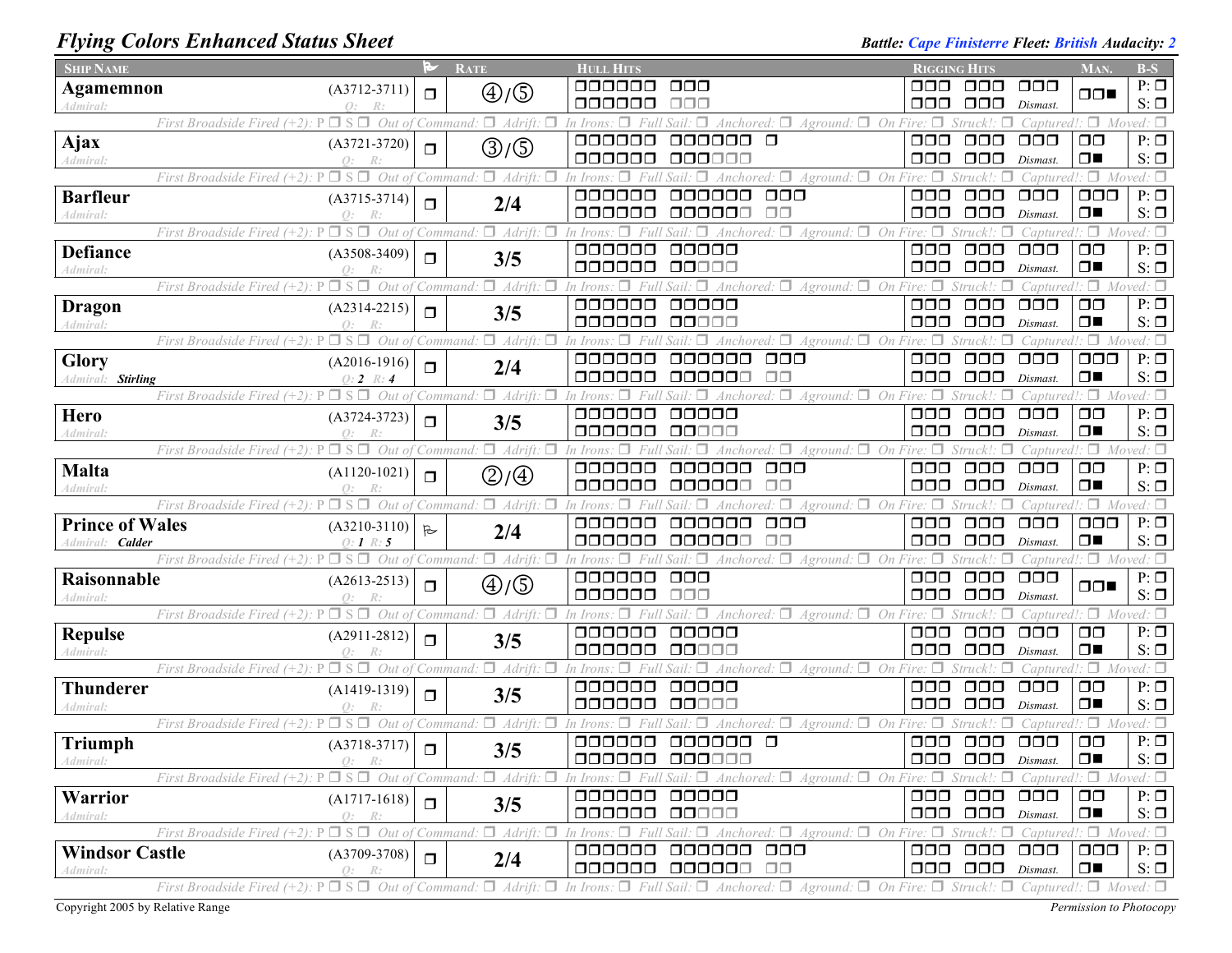## *Flying Colors Enhanced Status Sheet* **Battle:** *Cape Finisterre Fleet: French Audacity: 1*

| <b>SHIP NAME</b>           |                                                                                    | M            | <b>RATE</b>                           | <b>HULL HITS</b>    |                                          |                                        | <b>RIGGING HITS</b>        |                                      |                                   | MAN.                            | $B-S$                           |
|----------------------------|------------------------------------------------------------------------------------|--------------|---------------------------------------|---------------------|------------------------------------------|----------------------------------------|----------------------------|--------------------------------------|-----------------------------------|---------------------------------|---------------------------------|
| <b>Achille</b>             | $(B3705 - 3805)$                                                                   | $\Box$       | $\textcircled{3}/\textcircled{5}$     | oooooo              | 888888 B                                 |                                        | ⊓⊓⊓                        | ooo                                  | 000                               | $\Box$ $\Box$                   | $P: \Box$                       |
| Admiral:                   | $\bigcap$ .                                                                        |              |                                       | 000000              | 000000                                   |                                        | OOO                        | $\Box$ Box                           | Dismast.                          | $\Box$                          | $S: \Box$                       |
|                            | $\Box$ S $\Box$<br>Out of<br>First Broadside Fired $(+2)$ :                        |              | $\Box$ Adrift:<br>Command.            | n Irons             | Anchored:                                | $Aground: \Box On$                     | Fire: $\Box$               |                                      | Captured                          | $\Box$                          | oved: $\Box$                    |
| <b>Aigle</b>               | $(B3407 - 3506)$<br>$\Omega$ :<br>R                                                | $\Box$       | ③/⑤                                   | 000000<br>000000    | $\Box$<br>000000<br>000000               |                                        | 000<br>$\Box$ $\Box$       | $\Box$ $\Box$<br>000                 | $\Box$ $\Box$ $\Box$<br>Dismast.  | $\Box$ $\Box$<br>$\Box$         | $P: \Box$<br>$S: \Box$          |
| Admiral:                   | $\square$ s $\square$<br>First Broadside Fired $(+2)$ : P                          |              | Out of Command: $\Box$ Adrift: $\Box$ | $\Box$<br>In Irons: | Full Sail<br>$\Box$<br>Anchored: $\Box$  | Aground: $\Box$ On Fire: $\Box$        |                            | Struck!:<br>□                        |                                   | Captured!: $\Box$ Moved: $\Box$ |                                 |
| Algéciras                  | $(B4004 - 4103)$                                                                   |              |                                       | 000000              | $\Box$<br>000000                         |                                        | $\Box \Box \overline \Box$ | $\Box \Box \Box$                     | $\Box \Box \Box$                  | $\Box$ $\Box$                   | $P: \Box$                       |
| <i><b>Admiral:</b></i>     | $\bigcap$ :                                                                        | $\Box$       | ③/⑤                                   | 000000              | 000000                                   |                                        | 000                        | $\Box$ $\Box$                        | Dismast.                          | $\Box$                          | $S: \Box$                       |
|                            | $\Box$ S $\Box$<br>Out of<br>First Broadside Fired (+2).                           |              | $\Box$ Adrift:<br>□<br>Command:       | In Irons.           |                                          | $Aground: \Box On$                     |                            |                                      | Captured!                         | $\Box$                          | Moved: $\Box$                   |
| <b>Atlas</b>               | $(B1310-1211)$                                                                     | $\Box$       | $\textcircled{3}/\textcircled{5}$     | 000000              | 000000<br>$\Box$                         |                                        | $\Box$ $\Box$              | $\Box$ $\Box$                        | $\Box$ $\Box$                     | $\Box$ $\Box$                   | $P: \Box$                       |
| Admiral:                   | $Q$ :<br>$R$ :                                                                     |              |                                       | anana               | 000000                                   |                                        | ⊓⊓⊓                        | $\Box$ $\Box$                        | Dismast.                          | $\Box$                          | $S: \Box$                       |
|                            | $\Box$ S $\Box$ Out of<br>First Broadside Fired $(+2)$ : P                         |              | $\Box$ Adrift:<br>П<br>Command:       | In Iron             | Anchored: $\Box$<br>п                    | $Aground: \Box$ On Fire: $\Box$        |                            | Struck!                              | Captured.                         | 1⊟.                             | $Moved: \Box$                   |
| <b>Berwick</b>             | $(B1213 - 1214)$                                                                   | $\Box$       | ③/⑤                                   | 000000<br>000000    | 00000<br>00000                           |                                        | $\Box\Box\Box$<br>000      | $\Box \Box \Box$<br>$\Box \Box \Box$ | $\Box \Box \Box$                  | $\Box$<br>$\Box$                | $P: \Box$<br>$S: \Box$          |
| Admiral:                   | $\Omega$ :<br>$\square$ s $\square$<br>Out of<br>First Broadside Fired $(+2)$ : P  |              | Command: $\Box$ Adrift: $\Box$        | In Irons<br>п       | П<br>Anchored:<br>Sail                   | $\Box$ Aground: $\Box$ On Fire: $\Box$ |                            | Struck!                              | Dismast.<br>Captured.             |                                 | $\Box$ Moved: $\Box$            |
| <b>Bucentaure</b>          | $(B1716-1715)$                                                                     |              |                                       | oooooo              | ooooo                                    | $\Box \Box \Box$                       | 000                        | $\Box \Box \Box$                     | $\Box$ $\Box$                     | $\Box$ $\Box$                   | $P: \Box$                       |
| Admiral: <b>Villenueve</b> | $0:3 \; R:6$                                                                       | $\mathbb{R}$ | $\mathbf{0}/\mathbf{0}$               | 000000              | 000000                                   | $\Box$ $\Box$                          | 000                        | $\Box$ $\Box$                        | Dismast.                          | $\Box$                          | $S: \Box$                       |
|                            | Out of<br>First Broadside Fired (+2):                                              |              | Command: $\Box$ Adrift: $\Box$        | $\Box$<br>In Irons: | $\forall$ Anchored: $\Box$               | $Aground:$ $\Box$ On Fire:             | $\Box$                     |                                      | Captured!: $\Box$                 |                                 | Moved: $\Box$                   |
| Formidable                 | $(B1914-2014)$                                                                     | $\Box$       | $\mathbf{0}/\mathbf{0}$               | 000000              | 000000                                   | $\Box \Box \Box$                       | $\Box$ $\Box$              | $\Box\Box\Box$                       | $\Box$ $\Box$                     | $\Box$ $\Box$                   | $P: \Box$                       |
| Admiral: <b>Dumanoir</b>   | $Q: 2 \mathbb{R}$<br>6                                                             |              |                                       | 000000              | 000000                                   | ПП                                     | 000                        | $\Box$ $\Box$                        | Dismast.                          | $\Box$                          | $S: \Box$                       |
|                            | $\Box$ S $\Box$ Out of Command: $\Box$ Adrift:<br>First Broadside Fired $(+2)$ : P |              | п                                     | п<br>In Irons       |                                          | $\Box$<br>$A$ ground: $\Box$ On Fire:  | □                          | Struck!:                             | Captured!                         | $\Box$                          | Moved: $\square$                |
| Indomptable                | $(B3108 - 3208)$                                                                   | $\Box$       | $\mathbf{0}/\mathbf{0}$               | 000000              | 000000                                   | $\Box \Box \Box$                       | $\Box$ $\Box$              | $\Box\Box\Box$                       | $\Box$ $\Box$                     | $\Box$ $\Box$                   | $P: \Box$                       |
| Admiral:                   | Q:                                                                                 |              |                                       | 000000              | 000000                                   | $\Box$ $\Box$                          | $\Box$ $\Box$              | $\Box$ $\Box$ $\Box$                 | Dismast.                          | ⊓∎                              | $S: \Box$                       |
|                            | First Broadside Fired $(+2)$ : P<br>$\Box$ $S$ $\Box$<br>Out of                    |              | $\Box$ Adrift:<br>Command:            | 000000              | 000000<br>$\Box$                         | $\Box$<br>$A$ ground: $\Box$ On Fire:  | 000                        | Struck!<br>$\Box$ $\Box$             | Captured.<br>000                  | $\Box$<br>$\Box$                | $Moved \cdot \Box$<br>$P: \Box$ |
| Intrépide<br>Admiral:      | $(B2213 - 2312)$<br>$\bigcap$ :<br>R                                               | $\Box$       | ③/⑤                                   | ooooo               | 00000C                                   |                                        | 000                        | $\Box$ $\Box$                        | Dismast.                          | $\Box$                          | $S: \Box$                       |
|                            | $\square$ s $\square$<br>First Broadside Fired $(+2)$ .                            |              | Out of Command: $\Box$ Adrift: $\Box$ | п<br>In Irons:      | Anchored: $\square$<br>П<br>Sail:        | Aground: $\Box$ On Fire: $\Box$        |                            | Struck!:<br>п                        | $Caottured$ : $\Box$              |                                 | $Moved: \Box$                   |
| <b>Mont-Blanc</b>          | $(B1609-1509)$                                                                     | $\Box$       | $\textcircled{3}/\textcircled{5}$     | 000000              | 000000<br>$\Box$                         |                                        | $\Box$ $\Box$              | $\Box \Box \Box$                     | $\Box$ $\Box$ $\Box$              | $\Box$ $\Box$                   | $P: \Box$                       |
| Admiral:                   | $\Omega$ :                                                                         |              |                                       | 000000              | 00000C                                   |                                        | 000                        | $\Box$ $\Box$ $\Box$                 | Dismast.                          | $\Box$                          | $S: \Box$                       |
|                            | Out of<br>First Broadside Fired $(+2)$ : P<br>$\Box$ S $\Box$                      |              | $\Box$ Adrift:<br>$\Box$<br>Command:  | In Irons            | $\forall$ Anchored: $\Box$               | $A$ ground: $\Box$ On                  | Π                          | Struck!:                             | Captured!                         | $\Box$                          | Moved: $\square$                |
| <b>Neptune</b>             | $(B1315-1416)$                                                                     | $\Box$       | $\mathbf{0}/\mathbf{0}$               | 000000              | 000000                                   | $\Box$ $\Box$                          | 000                        | $\Box$ $\Box$                        | $\Box$ $\Box$                     | $\Box$ $\Box$                   | $P: \Box$                       |
| Admiral:                   | $\bigcap$ .                                                                        |              |                                       | 000000              | 00000                                    | $\Box$ Box                             | 000<br>п                   | $\Box$ $\Box$ $\Box$                 | Dismast.                          | $\Box$                          | $S: \Box$                       |
|                            | $\Box$ S $\Box$ Out of<br>First Broadside Fired $(+2)$ : P                         |              | $\Box$ Adrift:<br>п<br>Command:       | In Irons<br>000000  | $\Box$<br>000000                         | $\Box$ Aground: $\Box$ On Fire:        | 000                        | $\Box$ $\Box$                        | Captured.<br>$\Box$ $\Box$ $\Box$ | $\Box$<br>$\square$             | Moved: $\square$<br>$P: \Box$   |
| Pluton<br>Admiral:         | $(B1907-1808)$<br>Q:<br>R:                                                         | $\Box$       | ③/⑤                                   | 000000              | 000000                                   |                                        | 000                        | $\Box$ $\Box$ $\Box$                 | Dismast.                          | $\Box$                          | $S: \Box$                       |
|                            | $\square$ s $\square$<br>First Broadside Fired $(+2)$ : P                          |              | Out of Command: $\Box$ Adrift: $\Box$ | In Irons:<br>п      | $\Box$<br>Anchored: $\Box$<br>Full Sail. | $Aground:$ $\Box$ On Fire: $\Box$      |                            | Struck'<br>п                         |                                   | Captured!: $\Box$ Moved: $\Box$ |                                 |
| Scipion                    | $(B2511-2611)$                                                                     |              |                                       | 000000              | 000000<br>$\Box$                         |                                        | $\Box$ $\Box$              | $\Box$ $\Box$                        | $\Box$ $\Box$ $\Box$              | $\Box$ $\Box$                   | $P: \Box$                       |
| Admiral:                   | $\bigcap$ .<br>R                                                                   | $\Box$       | ③/⑤                                   | 000000              | 00000C                                   |                                        | □□□                        | $\Box$ $\Box$                        | Dismast.                          | $\Box$                          | $S: \Box$                       |
|                            | □ S □<br>Out of<br>First Broadside Fired (+2).                                     |              | $\Box$ Adrift:<br>Command:            |                     | Anchored:                                | On<br>Aground:                         |                            | Struck!                              | Cantured!                         | п.                              | ≀ed: □                          |
| <b>Swift-Sure</b>          | $(B2810-2909)$                                                                     | $\Box$       | ③/⑤                                   | 000000              | 00000                                    |                                        | ooo                        | OOO                                  | 000                               | $\Box$ $\Box$                   | $P: \Box$                       |
| Admiral:                   | $Q$ :<br>R:                                                                        |              |                                       | 000000              | 00000                                    |                                        | 000.                       | $\Box$ $\Box$                        | Dismast.                          | $\Box$                          | $S: \Box$                       |

First Broadside Fired (+2):  $P \Box S \Box$  Out of Command:  $\Box$  Adrift:  $\Box$  In Irons:  $\Box$  Full Sail:  $\Box$  Anchored:  $\Box$  Aground:  $\Box$  On Fire:  $\Box$  Struck!:  $\Box$  Captured!:  $\Box$  Moved:  $\Box$